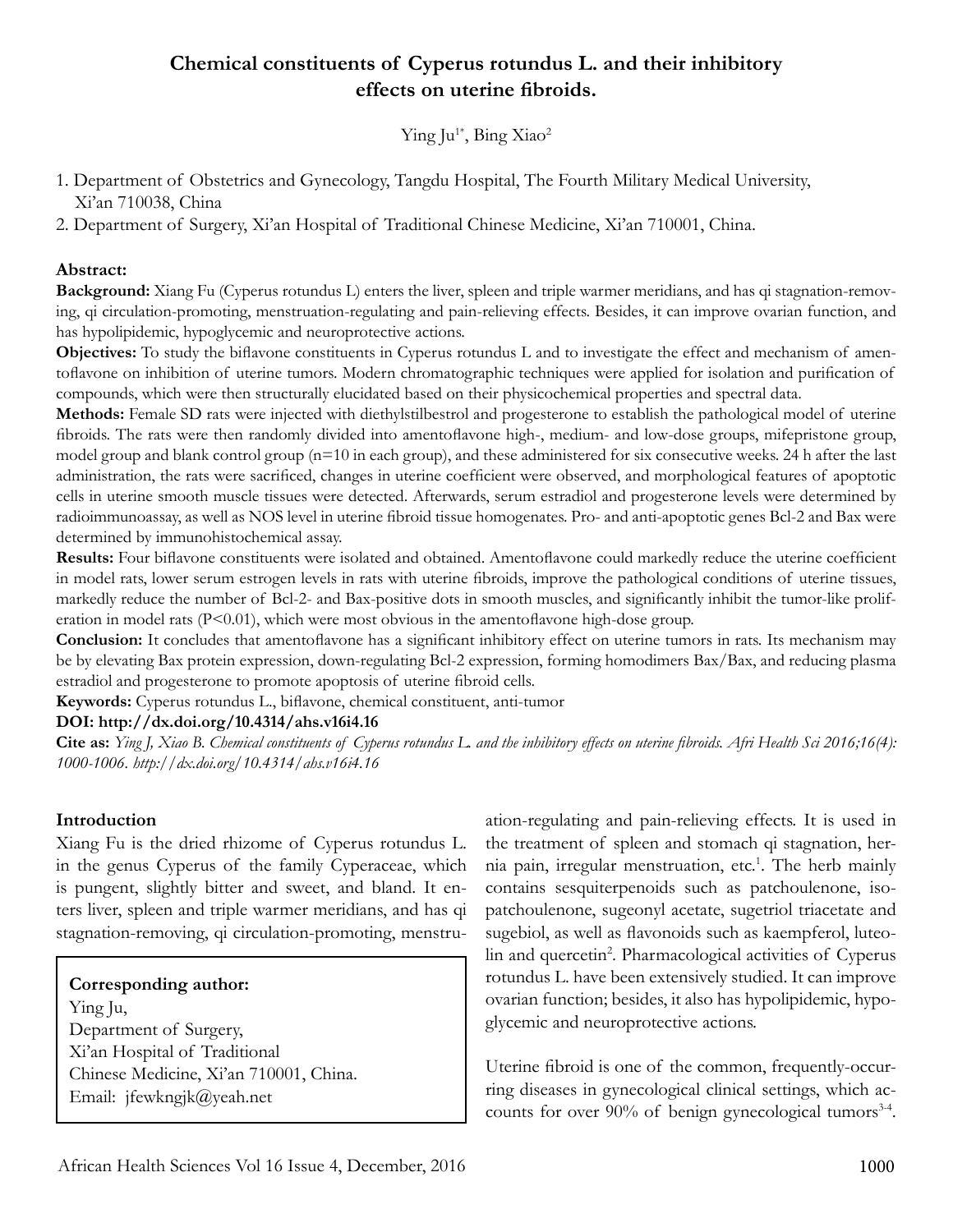Patients often complain of abnormal menstruation, may suffer from infertility, secondary anemia, and in a few cases, malignant transformation as well. Modern medicine believes that the main treatment of uterine fibroids is surgical removal, which causes great suffering and economic burden to the patients. Currently, effective drugs for uterine fibroids are urgently needed clinically. In this experiment, amentoflavone was applied to treat rats with uterine fibroids and to conduct related pharmacodynamic studies, then its mechanism of action was investigated, in order to provide the theoretical basis for the development and clinical application of novel drugs.

### **Materials and methods Materials**

60 non-pregnant female Wistar rats, weighing 180-220 g, provided by the Laboratory Animal Center of China Medical University, batch number: 22013656; mifepristone, purchased from Yunnan Zizhu Pharmaceutical Co., Ltd., batch number: 20121013; Cyperus rotundus L, purchased from Nepstar Chain Drugstore Ltd., batch number: 201302226; serum estradiol and progesterone radioimmunoassay kits, provided by Zhengzhou Biocell Bioengineering Co., Ltd., batch number: 2108965 and 2102365, respectively; NOS kit, provided by Nanjing Jiancheng Bioengineering Institute, batch number: 30301256; Bcl-2 and Bax polyclonal antibodies, purchased from Beijing Zhongbin Biotechnology Co., Ltd., batch number: 300036501 and 300032546. Diethylstilbestrol and progesterone, purchased from Dalian Melone Pharmaceutical Co., Ltd., batch number: 20120605 and 20120702.

Melting point apparatus (uncorrected temperature), Shanghai Optical Instrument Factory; Varian Inova-600 MHz NMR spectrometer (TMS as internal standard). Silica gels and silica gel plates used were products of QingdaoHaiyang Chemical Plant; Sephadex LH-20 column chromatography materials; reagents were all of analytical grade.

## **Methods**

Cyperus rotundus. L. purchased was identified by Teacher Fang Ming of Chengdu Medical University as the dried rhizomes of Cyperus rotundus L.

## **Extraction and isolation**

50kg of dried rhizomes of Cyperus rotundus L was ex-

tracted by heat reflux for 2 h with a 12-fold amount of 95% ethanol three times. Then solvent was recovered under reduced pressure to give extract. The extract was dispersed with hot water, and extracted twice successively with petroleum ether, dichloromethane and n-butanol with volume equivalent to water, among which the n-butanol fraction was gradient eluted by silica gel column chromatography with dichloromethane-methanol as eluent system, and chromatographed repeatedly on silica gel column and Sephadex LH-20 column to obtain four compounds.

### **Structure elucidation**

**Compound 1:** yellow powder, mp 251.3-252.6, 1H-NMR (600MHz, DMSO-d6),δ: 13.15, 13.00 (2H, s, 5, 5''-OH), 10.80, 10.15 (2H, 7, 7''-OH), 8.12 (1H, d, J=7.7 Hz, 6'''- H), 8.02 (1H, d, J=1.8 Hz, 2'''-H), 7.16 (1H, d, J=9.6 Hz, 5'''-H), 6.85 (1H, s, 3''-H), 6.55 (1H, d, J=2.5 Hz, 8''-H), 6.20 (1H, d, J=1.8 Hz, 6''-H), 7.66 (2H, d, J=9.2 Hz, 2',  $6'$ -H),  $6.80$  (1H, s, 3-H),  $6.76$  (2H, d, J=9.0 Hz, 3', 5'-H), 6.41 (1H, s, 6-H). 13C-NMR (150 MHz, DMSO-d6) δ: 165.1 (C-2), 102.8(C-3), 183.3 (C-4), 160.0 (C-5), 99.0 (C-6), 161.9 (C-7), 104.3 (C-8), 154.7 (C-9), 103.7 (C-10), 121.7 (C-1'), 128.5 (C-2', 6'), 115.9 (C-3', 5'), 162.3 (C-4'); 163.8 (C-2''), 103.2 (C-3''), 181.8 (C-4''), 161.9 (C-5''), 97.7 (C-6"), 164.5 (C-7"), 94.6 (C-8"), 156.9 (C-9"), 104.1 (C-10''), 121.2(C-1'''), 128.2 (C-2'''), 122.2 (C-3'''), 159.8 (C-4'''), 116.6 (C-5'''), 132.5 (C-6'''). The above data was consistent with the spectral data of amentoflavone (4', 4''', 5, 5'', 7, 7''-hexahydroxy-3''',8-biflavone) reported in the literature<sup>5</sup>.

**Compound 2:** yellow powder, 1H-NMR (600MHz, DM-SO-d6) δ: 13.00, 12.89 (2H, s, 5, 5"-OH), 10.79, 10.75 (1H, 7-OH), 10.30 (1H, 4'-OH), 8.22 (1H, dd, J=9.1, 2.4Hz, 6'''-H), 8.10 (1H, d, J=2.3 Hz, 2'''-H), 7.45 (1H, d, J=8.5 Hz, 5'''-H), 6.80 (1H, s, 3''-H), 6.77 (1H, d, J=2.4 Hz, 8''-H), 6.40 (1H, d, J=2.4 Hz, 6''-H), 7.50 (2H, d, J=8.5 Hz, 2', 6'-H), 6.88 (1H, s, 3-H), 6.73 (2H, d, J=9.1 Hz, 3', 5'-H), 6.38 (1H, s, 6-H), 3.81 (7''-OMe), 3.80 (4'''- OMe). 13C-NMR (150 MHz, DMSO-d6) δ: 163.6 (C-2), 103.5(C-3), 182.0 (C-4), 160.6 (C-5), 98.3 (C-6), 161.9 (C-7), 103.9 (C-8), 154.6 (C-9), 104.3 (C-10), 122.0 (C-1'), 128.0 (C-2', 6'), 115.9 (C-3', 5'), 160.9 (C-4'); 164.6 (C-2''), 103.9 (C-3''), 182.3 (C-4''), 161.2 (C-5''), 98.8 (C-6''), 165.3 (C-7''), 92.9 (C-8''), 157.6 (C-9''), 104.9 (C-10''), 122.2 (C-1'''),128.6 (C-2'''),121.9 (C-3'''),161.9 (C-4'''), 111.5 (C-5'''), 131.1 (C-6'''), 56.6 (7''-OMe), 55.2 (4'''-OMe).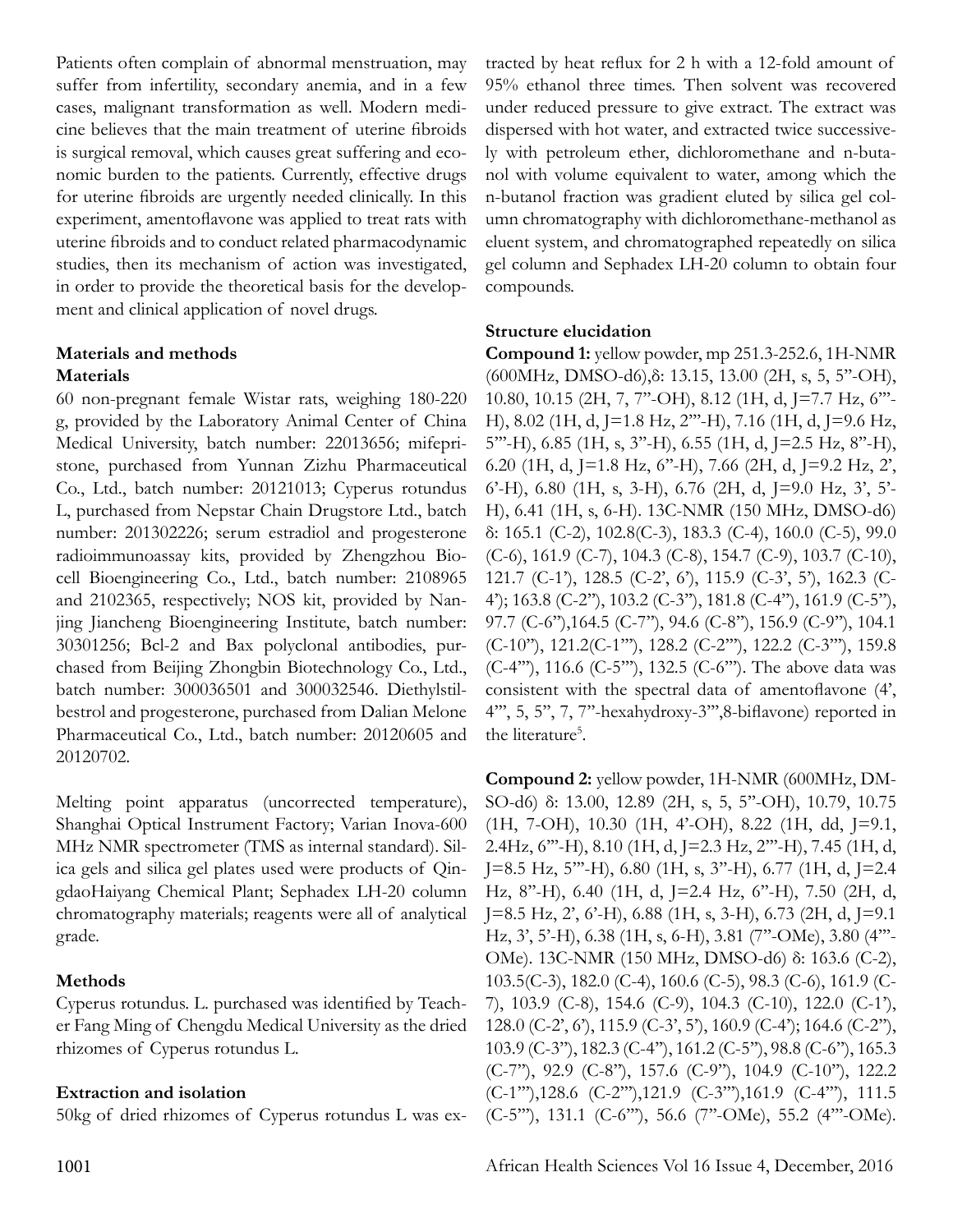The above data was consistent with the spectral data of ginkgetin (4', 4''', 5, 5'', 7, 7''-hexahydroxy-4''',7''-dimethoxy-3"',8-biflavone) reported in the literatures<sup>6-7</sup>.

**Compound 3:** yellow powder. mp 208.3~210.5, 1H-NMR (600MHz, DMSO-d6)δ: 13.12, 12.88 (2H, s, 5, 5''-OH), 10.78 (2H, 7, 7''-OH), 8.22 (1H, dd, J=9.0, 2.4Hz, 6'''-H), 8.09 (1H, d, J=2.4 Hz, 2'''-H), 7.33 (1H, d,  $[J=814 \text{ Hz}, 5$ "'-H), 6.91 (1H, s, 3"-H), 6.55 (1H, d, J=1.8) Hz, 8''-H), 6.20 (1H, d, J=1.8 Hz, 6''-H), 7.66 (2H, d, J=9.0 Hz, 2', 6'-H), 6.99 (2H, d, J=9.0 Hz, 3',5'-H), 6.92 (1H, s, 3-H), 6.42 (1H, s, 6-H), 3.66 (3H, s, 4'-OMe), 3.78 (3H, s, 4'''-OMe). 13C-NMR (150 MHz, DMSO-d6)δ: 164.2 (C-2), 103.9 (C-3), 183.2 (C-4), 161.2 (C-5), 98.9 (C-6), 161.6 (C-7), 103.8 (C-8), 154.6 (C-9), 104.1 (C-10), 122.9 (C-1'), 127.4 (C-2', 6'), 114.6 (C-3', 5'), 162.6 (C-4'), 162.9 (C-2''), 102.9 (C-3''), 181.9 (C-4''), 162.0 (C-5''), 97.9 (C-6''), 163.3 (C-7''), 94.3 (C-8''), 157.6 (C-9''), 103.9 (C-10''), 121.9 (C-1'''), 128.6 (C-2'''), 122.0 (C-3'''), 160.9 (C-4'''), 111.7 (C-5'''), 130.6 (C-6'''), 56.3 (C-OMe), 55.6 (C-OMe). The above data was consistent with the spectral data of isoginkgetin (4', 4''', 5, 5'', 7, 7''-hexahydroxy-4', 4'''-dimethoxy-3''', 8-biflavone) reported in the literatures<sup>6-7</sup>.

**Compound 4:** yellow powder. mp 286.9~288.4.1H-NMR (600 MHz, DMSO-d6)D: 13.09 (1H, s, OH), 13.00 (1H, s, OH), 10.91 (1H, s, OH), 88.30 (1H, dd, J=9.0, 2.5 Hz, 6'''-H), 8.11 (1H, d, J=2.5 Hz, 2'''-H), 7.61 (1H, d,  $[J=9.0Hz, 5''' - H], 7.01 (1H, s, 3'' - H), 682 (1H, d, J=2.4)$ Hz, 8''-H), 6.32 (1H, d, J=2.5 Hz, 6''-H), 7.66 (2H, d, J=9.0Hz, 2', 6'-H), 7.01 (2H, d, J=9.0 Hz, 3', 5'-H), 6.96 (1H, s, 3-H), 6.55 (1H, s, 6-H), 3.77 (3H, s, OMe), 3.79 (3H, s, OMe), 3.86 (3H, s, OMe). The above data was consistent with the spectral data of sciadopitysin (4', 4''', 5, 5'', 7, 7''-hexahydroxy-4', 7'', 4'''-trime-thyoxy-3''', 8-biflavone) reported in the literature<sup>8</sup>.

### **Preparation of rat model of uterine fibroids (Yu et al., 2004)**

Except for the intramuscular injection of an equal volume of distilled water in the blank control group, the other groups were intramuscularly injected with diethylstilbestrol injection at 0.02 ml/rat/d (2 mg/ml) every other day for 30 consecutive days.

### **Animal grouping and treatment**

30 days after model establishment, rats were divided into

blank control group, model group, amentoflavone high-, medium- and low-dose groups and mifepristone group, n=10 in each group. Amentoflavone high-, medium- and low-dose groups were intragastrically administered at 15  $g/kg$ , 10  $g/kg$  and 5  $g/kg$ , respectively, once daily. Mifepristone group was intraperitoneally injected at a dose of 2.24 mg/kg9 , while model group and blank control group were intragastrically administered with an equal volume of normal saline. Rats in each group were administered with these for 42 days, and sacrificed 24 h after the last administration.

### **Comparison of uterus coefficient, cervix diameter, and corpus diameter of rats**

Uterus coefficient was calculated as the uterine weight divided by the body weight of rats. Maximum diameters at the cervix and corpus were measured.

### **Morphological observation of apoptotic cells**

The uteri were fixed in 10% neutral formalin solution, then 0.5 cm of the same position above the uterine horn was transected, embedded in paraffin, and stained with HE, followed by observation of morphological features of apoptotic cells in uterine smooth muscle tissues under a microscope.

### **Determination of serum estradiol and progesterone levels and tissue homogenate activity**

Before sacrificing the rats, tail blood was sampled, and the serum estradiol and progesterone levels, as well as tissue homogenate activity of rats were determined using ELISA kits and NOS kit.

### **Determination of Bcl-2 and Bax protein expressions**

A block of tissue was taken from the fibroid tumor and uterine muscle wall, respectively, fixed in neutral buffered formalin, and embedded in paraffin, followed by dewaxing and rehydration of paraffin sections. 3% hydrogen peroxide was dropped and the sections were allowed to stand for 10 min. Antigen was retrieved by high pressure boiling for 1~2 min, and the sections were placed in phosphate-buffered saline (PBS) for 5 min. 5% normal goat serum was added, and the sections were allowed to stand at room temperature for 10 min. Bax-IgG and Bcl-2-IgG were added, respectively, then the sections were washed in PBS for 3 min three times, and kept overnight at 4. Secondary antibodies were biotinylated, then the sections were washed in PBS for 3 min three times, and incubated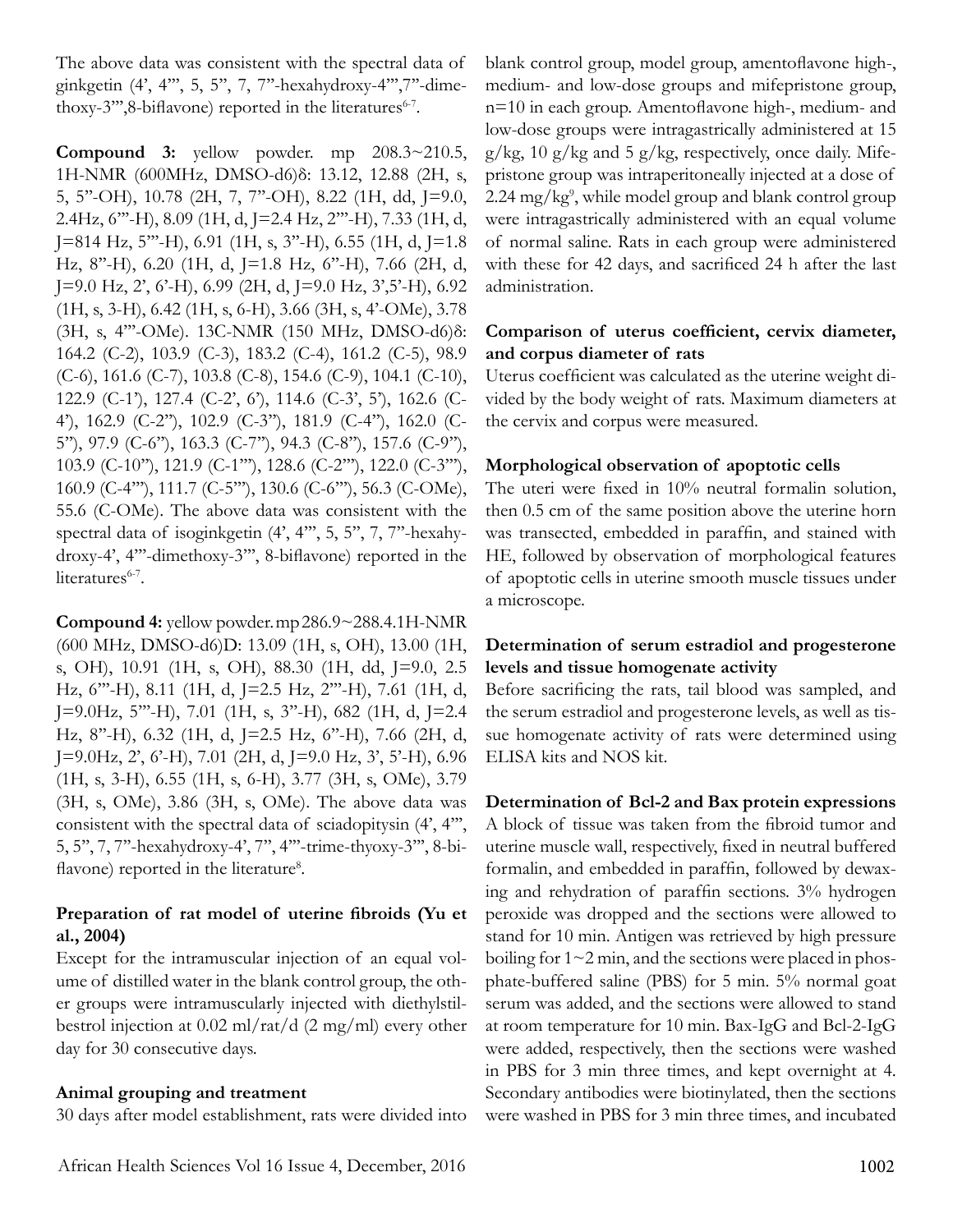atroom temperature for 1 h. S-P was washed in PBS for 3 min three times, and incubated at room temperature for 1 h, then stained with freshly prepared DAB-H2O2 solution for 5~10 min, and counterstained with hematoxylin for 0.5 min, followed by mounting with neutral gum.

### **Evaluation of Bcl-2 and Bax protein expressions**

Bcl-2 positive staining showed brownish yellow particles in the cytoplasm; non-stained cells were regarded as negative cells. Semi-quantitative evaluation was performed based on Fromowitz's 10 comprehensive scoring (proportion and staining intensity of positive cells). The system had four grades based on the presence or absence of staining: negative (-): ratio of positive cells <25%; weakly positive (+): ratio of positive cells 26%~50%, lightly stained; medium positive (++): ratio of positive cells  $51\%~75\%$ , deeply stained; strongly positive  $(++)$ : positive cells >76%, deeply stained.

### **Statistical analysis**

Data was statistically analyzed by the Wilcoxon rank-sum test and the analysis of variance. P<0.05 was considered statistically significant.

### **Results**

### **Effect of amentoflavone on uterine coefficient**

Compared with the model group, uterine coefficient, cervix diameter and corpus diameter decreased significantly in amentoflavone high-dose group; moreover, the effect was equivalent for high-dose group and mifepristone group. The experimental results showed that high-dose amentoflavone had an inhibitory effect on uterine hyperplasia in rats. The results are shown in Tab. 1

#### **Tab.1: Effect of amentoflavone on uterus in rats with uterine fibroids**

| Group                            | Number | Uterine coefficient t<br>(%)                  | Cervix diameter (cm)   | Corpus diameter (cm)     |
|----------------------------------|--------|-----------------------------------------------|------------------------|--------------------------|
| Blank group                      | 10     | $0.36 \pm 0.13$                               | $0.68 \pm 0.14$        | $0.32 \pm 0.07$          |
| Model group                      | 10     | 4.52 ± 2.36 <sup><math>\triangle</math></sup> | $1.33 + 0.89^{\Delta}$ | $1.78 \pm 0.12^{\Delta}$ |
| Mifepristone group               | 10     | $1.65 \pm 1.32$ *                             | $0.89 + 0.32*$         | $0.76 \pm 0.63*$         |
| Amentoflavone high-dose<br>group | 10     | $1.89 \pm 1.45^*$                             | $0.88 \pm 0.22*$       | $0.87 \pm 0.36*$         |
| Medium-dose group                | 10     | $2.50 + 2.12$                                 | $0.97 + 0.23$          | $0.85 \pm 0.33*$         |
| Low-dose group                   | 10     | $2.70 \pm 1.36$                               | $0.95 \pm 0.33$        | $0.89 \pm 0.43*$         |

Comparison between model group and blank group,  $\Delta P < 0.05$ ; comparison between treatment groups and model group, \* P<0105

### **Morphological observation of apoptotic cells**

No apoptotic cell was observed in the myometrium of rat uterine fibroids model while scattered apoptotic cells were occasionally seen in the endometrium. Marked apoptotic cells were observed in amentoflavone high-dose group and mifepristone group, which presented blue-black nuclei, pink cytoplasm, and compacted and fragmented chromatins.

### **Effects of amentoflavone on estradiol and progesterone levels in rats with uterine fibroids**

Compared with the model group, serum estradiol concentration, serum progesterone concentration and uterine homogenate NOS activity decreased to varying degrees in each amentoflavone dose group and positive control group, and the differences were significant (P<0.05).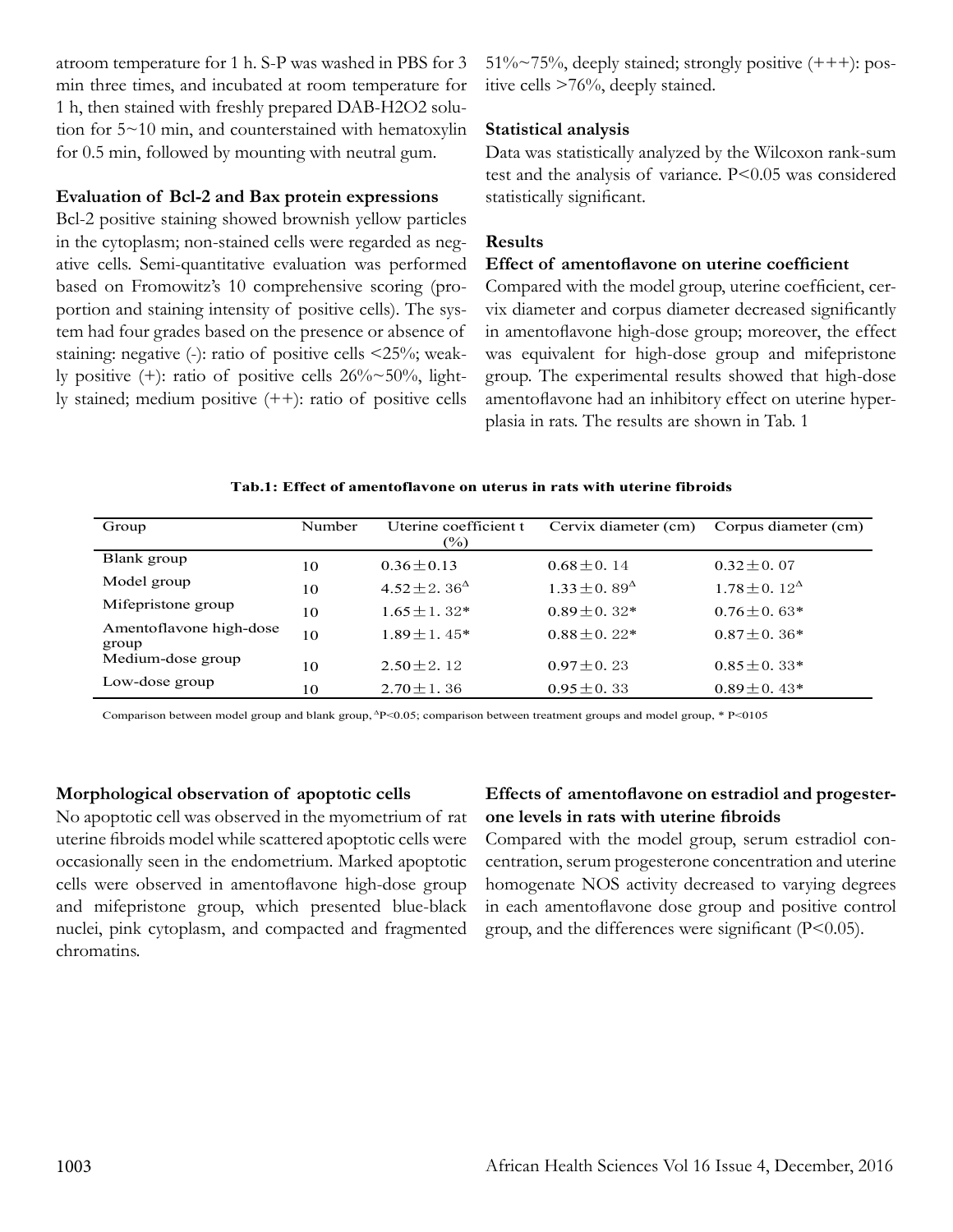#### **Table .2: Effects of amentoflavone on estradiol and progesterone levels and homogenate NOS activity in rats with uterine fibroids**

| Group                            | Number | Estradiol<br>concentration<br>(pg/mL) | Progesteroneconcentration<br>(pg/mL) | Homogenate NOS<br>activity |  |  |
|----------------------------------|--------|---------------------------------------|--------------------------------------|----------------------------|--|--|
| Blank group                      | 10     | 234.7                                 | 3.36                                 | 18.90                      |  |  |
| Model group                      | 10     | 812.3                                 | 3.89                                 | 24.60                      |  |  |
| Mifepristone group               | 10     | $255.3***$                            | $3.45^*$                             | $16.65^*$                  |  |  |
| Amentoflavone high-dose<br>group | 10     | $265.2$ **                            | $3.30*$                              | $8.40***$                  |  |  |
| Medium-dose group                | 10     | 356.4**                               | $3.45^*$                             | $10.76$ **                 |  |  |
| Low-dose group                   | 10     | $425.6^*$                             | $3.60*$                              | $14.70*$                   |  |  |

Comparison between treatment groups and model group, \* P<0.05, \*\* P<0101

## **Determination results of Bcl-2 and Bax protein expressions**

Xiaozheng Pill had an obvious antitumor effect. Com-

pared with the model group, Bax expression increased slightly, while Bcl-2 expression somewhat decreased in each dose group, and the differences were significant (P<0.05). The results are shown in Table. 3.

**Table .3: Comparison of Bcl-2 and Bax expressions in the uterine muscle wall tissues of rats in each group (x±s; n=10)**

|                               | Number of rats (n) | Bcl-2expression |          |          |               | Bax expression |                |               |                |
|-------------------------------|--------------------|-----------------|----------|----------|---------------|----------------|----------------|---------------|----------------|
| Group                         |                    |                 |          |          | $^{+++}$      |                |                |               | $^{+++}$       |
| Blank group                   | 10                 | $\mathcal{D}$   | -8       | $\Omega$ | $\Omega$      | 3              |                | $\theta$      | $\theta$       |
| Model group                   | 10                 | $\Omega$        | $\Omega$ | $\Omega$ | 10            | $\theta$       | $\Omega$       | $\Omega$      | $10^*$         |
| Mifepristone group            | 10                 | $\Omega$        | 9        |          | $\Omega$      |                |                | 8             | $0^{\ast\ast}$ |
| amentoflavone high-dose group | 10                 | 0               | 9        | $\Omega$ |               |                | $\Omega$       |               | $2^{**}$       |
| Medium-dose group             | 10                 | 0               | 8        | $\theta$ | 2             | $\Omega$       | $\mathcal{D}$  | 5             | $3^{**}$       |
| Low-dose group                | 10                 | $\Omega$        |          |          | $\mathcal{L}$ | $\theta$       | $\overline{4}$ | $\mathcal{D}$ | 4              |

Note: Comparison with blank group by Ridit analysis, \* P<0.01; comparison with model group by Ridit analysis, \*\* P<0.05

#### **Discussion**

Through the systematic study on the chemical constituents of Cyperus rotundus L, four biflavone constituents are isolated from Cyperus rotundus. L., and identified, which are amentoflavone (1), ginkgetin (2), isoginkgetin (3) and sciadopitysin (4). Biflavone constituents have anti-tumor, anti-viral and anti-inflammatory activities<sup>11</sup>. In this paper, the anti-uterine fibroid activity of amentoflavone was studied in rats. The results demonstrated that amentoflavone has a good anti-uterine fibroid effect, which has enormous potential for being developed as clinical therapeutic agents. In this paper, the antitumor mechanism of action of amentoflavone is studied in depth, thus providing a solid basis for clinical treatment.

Pathogenesis of uterine fibroids is complex, which involves changes in partial or total body estrogen and progesterone and their receptors, alteration of local polypeptide growth factors, cell division rate etc of which a consensus has been reached regarding ovarian hormone-dependency<sup>12-14</sup>. In this study, a combined protocol of exogenous estrogen and progesterone is used to establish uterine fibroids model. After gavage administration of amentoflavone, uterine coefficient, serum estrogen and progesterone levels decreased in rats, and pathomorphological changes such as uterine smooth muscle hyperplasia is improved, indicating certain anti-uterine fibroids effect of amentoflavone.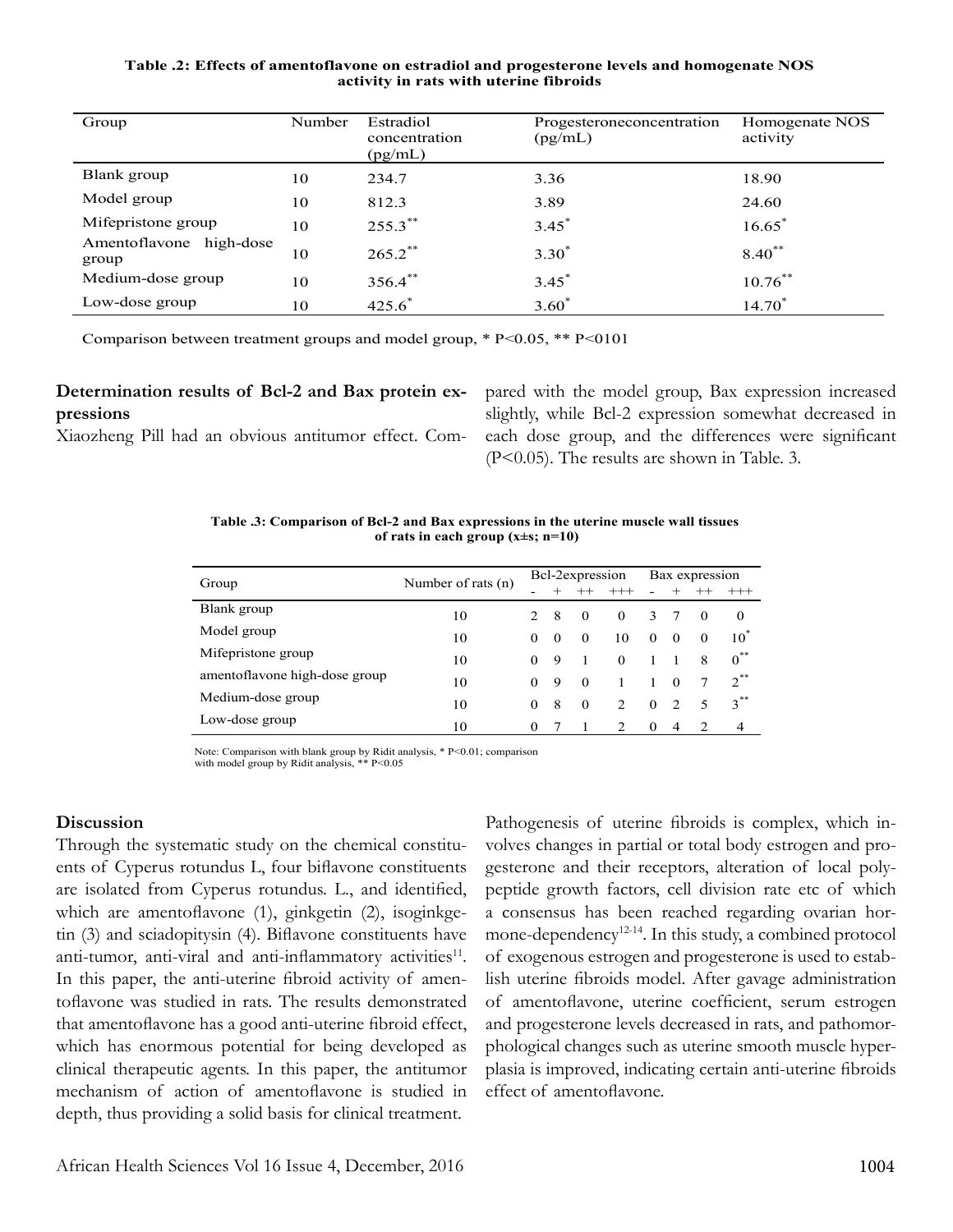A study has shown that estrogen and progesterone can increase the vitality of uterine artery, and NOS-specifically change local circulation, thereby causing uterine vasodilation, and increasing blood flow<sup>15</sup>. Xiaozheng Pill can also lower uterine homogenate enzyme NOS activity in progesterone induced model rats. NOS has certain growth promoting effect on uterine fibroids, which can dilate blood vessels, increase blood supply to uterine fibroids, and promote tumor growth. Local increased levels of estrogen in uterine fibroids<sup>16</sup> can induce NOS activity, thus generating biological activity. Our results further suggest certain preventive and therapeutic effects of Xiaozheng Pill on uterine fibroids.

This study found positive expressions of apoptotic genes Bcl-2 and Bax in uterine fibroid tissues, yet the intensity of Bcl-2 and Bax expressions varied among groups. Positive expression of Bax in uterine leiomyoma tissues was significantly lower than that in uterine muscle tissues of blank control group  $(P<0.01)$ , indicating that apoptotic gene Bax was in a low or a down-regulated expression state in uterine leiomyoma tissues. In contrast, positive expression of Bcl-2 in uterine leiomyoma tissues was significantly higher than that in uterine muscle tissues of blank control group  $(P<0.01)$ , indicating that apoptotic gene Bcl-2 was in a high or an up-regulated expression state in uterine leiomyoma tissues. Bax was highly expressed in the positive control group and the high-dose group, while the expression of Bcl-2 was low.

Due to the low or down-regulated expression of Bax and high expression of Bcl-2, apoptosis program cannot be effectively initiated, causing blockage of apoptosis $17-18$ and apoptotic disorders of uterine muscle cells, preventing timely updates and removal of abnormal cells, and ultimately inhibiting uterine muscle cell apoptosis. Since uterine muscle cells cannot be updated via apoptosis pathway, abnormal proliferation of uterine muscle cells occurs under the influence of certain adverse factors. At this time, the uterine muscle cells are in an unlimited or excessive proliferation state and thus lead to the incidence of uterine fibroids. In this study, amentoflavone inhibited the incidence of uterine fibroids by increasing or up-regulating Bax expression while inhibiting and down-regulating Bcl-2 expression. The therapeutic effect of XiaoZheng Pill on uterine fibroids may be achieved by promotion of leiomyoma cell apoptosis via increasing Bax expression, and inhibiting Bcl-2 expression to form homodimers Bax/Bax. Other mechanisms of action need further research.

### **Conflict of interest**

None to declare.

### **References**

1. Chinese Pharmacopoeia Commission. Chinese Pharmacopoeia 2010 edition (Vol. 1). Beijing: *China Medical Science Press,* 2010: 241-242. DOI: 10.3870/yydb.2010.08.001 2. Xu XT, Deng ZP, Zhong H, Yao QQ. Research progress on chemical constituents and pharmacological activities of Cyperus rotundus L. *Qilu Pharmaceutical Affairs* 2012; 31: 473-475.DOI: 10.3969/j.issn.1672-7738.2012.08.019. PubMed

3. Si JC, Du JH, Li W, Qu SY, Zheng TZ, Ding YH, Wei YL. Effect of Xiangfu on release of free fatty acid from isolated lipid tissue in rats. *Pharmacology and Clinics of Chinese Materia Medica* 2002; 18: 30-32. DOI: 10.3969/j. issn.1001-859X.2002.05.020.

4. Liu P, Su SL, Zhou W, Liu L, Zhu M, Tang YP, Duan JA. Evaluating Effects of Xiangfu Siwu Decoction and Siwu Decoction on Hemorheological Indexes and Ovarian Function in Rat Model of Acute Blood Stasis. *Chinese Journal of Experimental Traditional Medical Formulae* 2010; 16: 124-127. DOI: 10.3969/j.issn.1005-9903.2010.08.039. PubMed

5. DORA G, EDWARDS JM. Taxonomic status of LA-NARIA LANATA and isolation of a novel biflavone. *J Nat Prod* 1991; 54: 796-801. PubMed DOI: http://dx. doi.org/10.1021/np50075a007

6. SUN PY, XU Y, WEN Y. Constituents of Epimedium Koreanum Nakai (I). *Chin J Med Chem* 1998; 8: 122-125 PubMed .

7. MARKHAM KR, SHEPPARD C, GEIGER H. 13C-NMR studies of some naturally occurring amentoflavone and binokifla-vone biflavone. *Phytochemistry* 1987; 26: 3335-3337 PubMed .DOI: http://dx.doi. org/10.1016/s0031-9422(00)82499-1

8. XU LZ, CHEN Z, SUN NJ. Studies on chemical compositions of Podocarpusn eriifolius D. Don. *Acta Bot Sin*  1993; 35: 138-143 PubMed .

9. Du PH, Ding H. The Effect of Intraperitoneally Administered Mifepristone on the Rat with a Model of Hysteromyoma. *Herald of Medicine* 2007; 26: 1401- 1405 PubMed . DOI: 10.3870/j.issn.1004-0781.2007.12 PubMed .003

10. Fromowitz FB, Viola MV, Chao S, Oravez S, Mish-